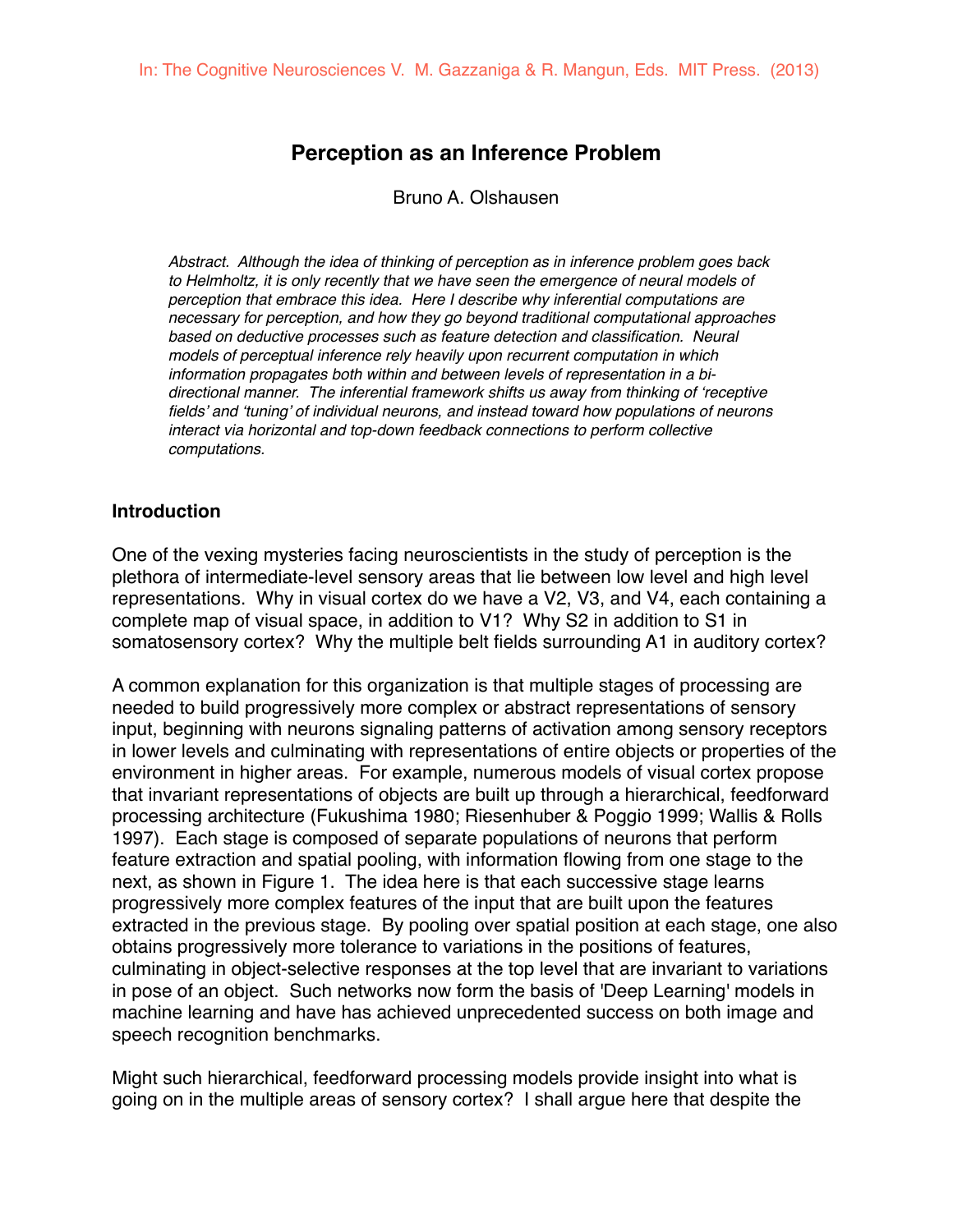

*Figure 1: Hierarchical feedforward processing model of visual cortex. Each stage contains separate populations of neurons for feature extraction and pooling, resulting in object selective responses at the top stage that are invariant to variations in pose.*

strong parallels between these models and cortical anatomy and physiology, these models are still missing something fundamental. The problem lies not just with their computational architecture, but also the class of problems they have been designed to solve. Namely, benchmark tasks such as image or speech recognition - while appearing to capture human perceptual capabilities - define the problem of perception too narrowly. Perception involves much more than a passive observer attaching labels to images or sounds. Arriving at the right computational framework for modeling perception requires that we consider the wider range of tasks that sensory systems evolved to solve.

So, what are these tasks? What do animals use their senses for? Answering these questions is a research problem in its own right. One thing we can say with certainty is that visual systems did not start out processing HD resolution images, and auditory systems did not start out with well-formed cochleas providing time-frequency analysis of sound. Rather, sensory systems began with crude, coarse-grained sensors attached to organisms moving about in the world. Visual systems for example began with simple light detectors situated in the epithelium. Remarkably, over a relatively short period of time (estimated to be 500,000 years) they evolved into the wide variety of sophisticated eye designs we see today (Nilsson & Pelger 1994). What was the fitness function driving this process? Presumably it was the ability to plan useful actions and predict their outcomes in complex, 3D environments. For this purpose, performance at tasks such as navigation or judging scene layout is crucially important. From an evolutionary perspective, the problem of 'recognition' - especially when distilled down to one of classification - may not be as fundamental it seems introspectively to us humans.

The greater problem faced by all animals is one of *scene analysis* (Lewicki, Olshausen, Surlykke & Moss, 2013). It is the problem of taking incoming sensory information and interpreting it in terms of what it conveys about the surrounding environment: terrain, obstacles, and navigable surfaces or routes, in addition to specific objects of interest and their pose and position within the scene. In contrast to a simple feedforward processing pipeline in service to the single goal of classification, scene analysis involves multiple types of representation with different functions (Figure 2). Most actions (the interesting ones we care about) are not simply reflexive behaviors in direct response to sensory messages. Rather, they depend on goals, behavioral state, and the past history of what has occurred (memory). In other words, meaningful behavior requires having a model of the world and one's place in it. The model needn't be particularly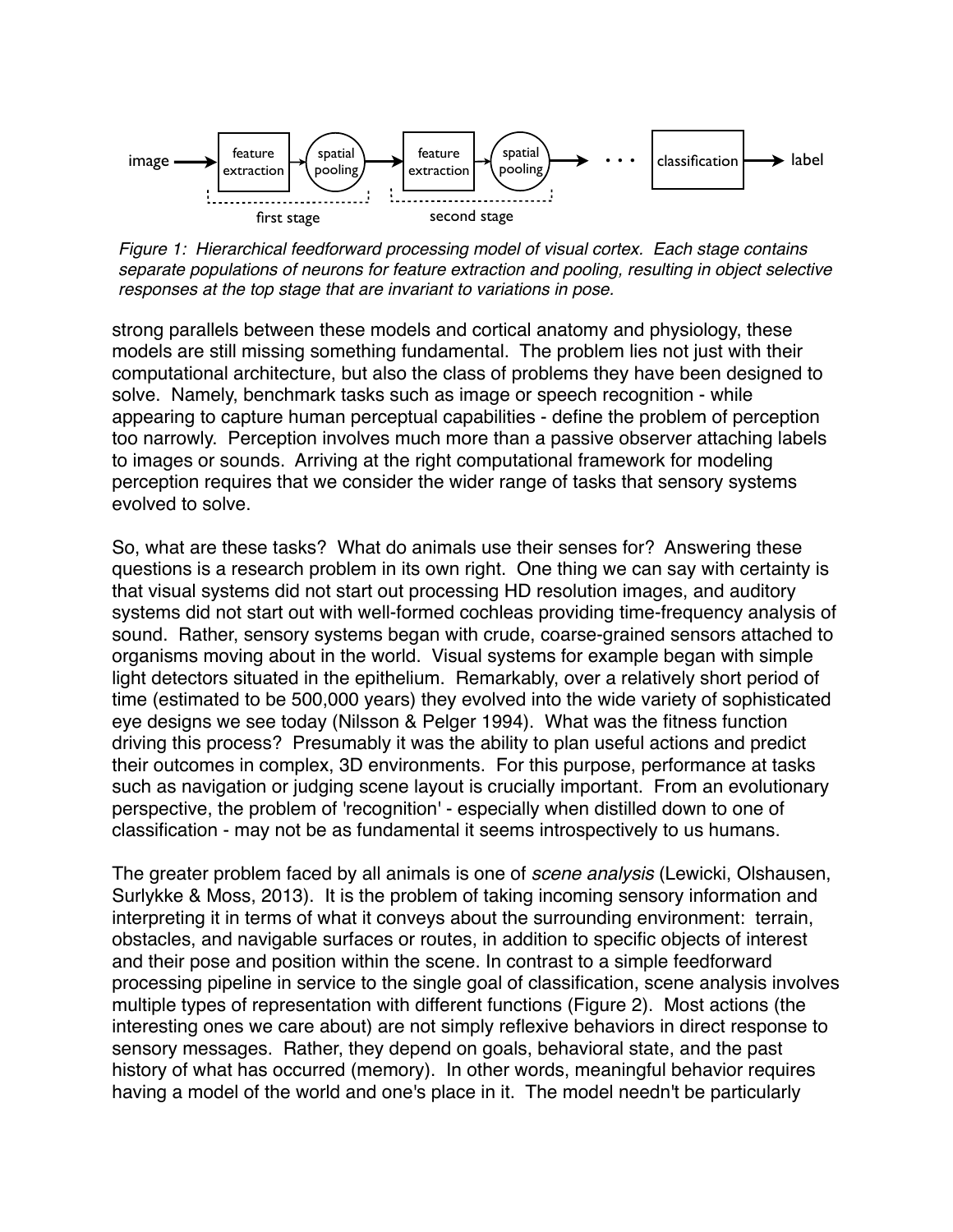detailed - indeed what aspects of the environment are modeled and to what degree of accuracy is an important empirical question - but we may reasonably assume that it must be assimilated from diverse types of sensory input into a common format that mediates planning and execution of behavior.



*Figure 2: Components of scene analysis. The scene itself contains not just a single target object, but other objects, terrain, and background, all of which may be important for behavior. The neural structures enabling scene analysis contain multiple levels of representation and analysis. The level of "intermediate features" is where inferential processes come into play. (From Lewicki, Olshausen, Surlykke & Moss, 2013)*

The goal of intermediate levels of representation then is to disentangle from the raw input stream aspects of the scene appropriate for driving behavior. In contrast to classification which collapses over variability to make a discrete categorical assignment, the goal here is to *describe* the variability - such as the slope of terrain, or the pose of an object - in an analog manner that captures the components of a scene and how one might act upon them. It is this intermediate level where inferential processes come into play.

In this chapter, I shall describe why inference provides a suitable computational framework for perception, the basic computations it entails, and specific models that have been proposed for how it is instantiated in neural systems. As we shall see, the inferential framework forces us to look at the neural mechanisms in a different way than the standard feedforward processing pipeline. An open problem though is to better understand the relation between perception and action, and how inferential computations fit into the larger framework of sensorimotor systems.

For other excellent reviews of 'perception as inference' from the perspective of psychophysics, see (Knill & Richards 1996; Kersten, Mamassian & Yuille 2004; Kersten & Yuille 2003; Yuille & Kersten 2006), in addition to the chapters by Kersten and Geisler in this volume.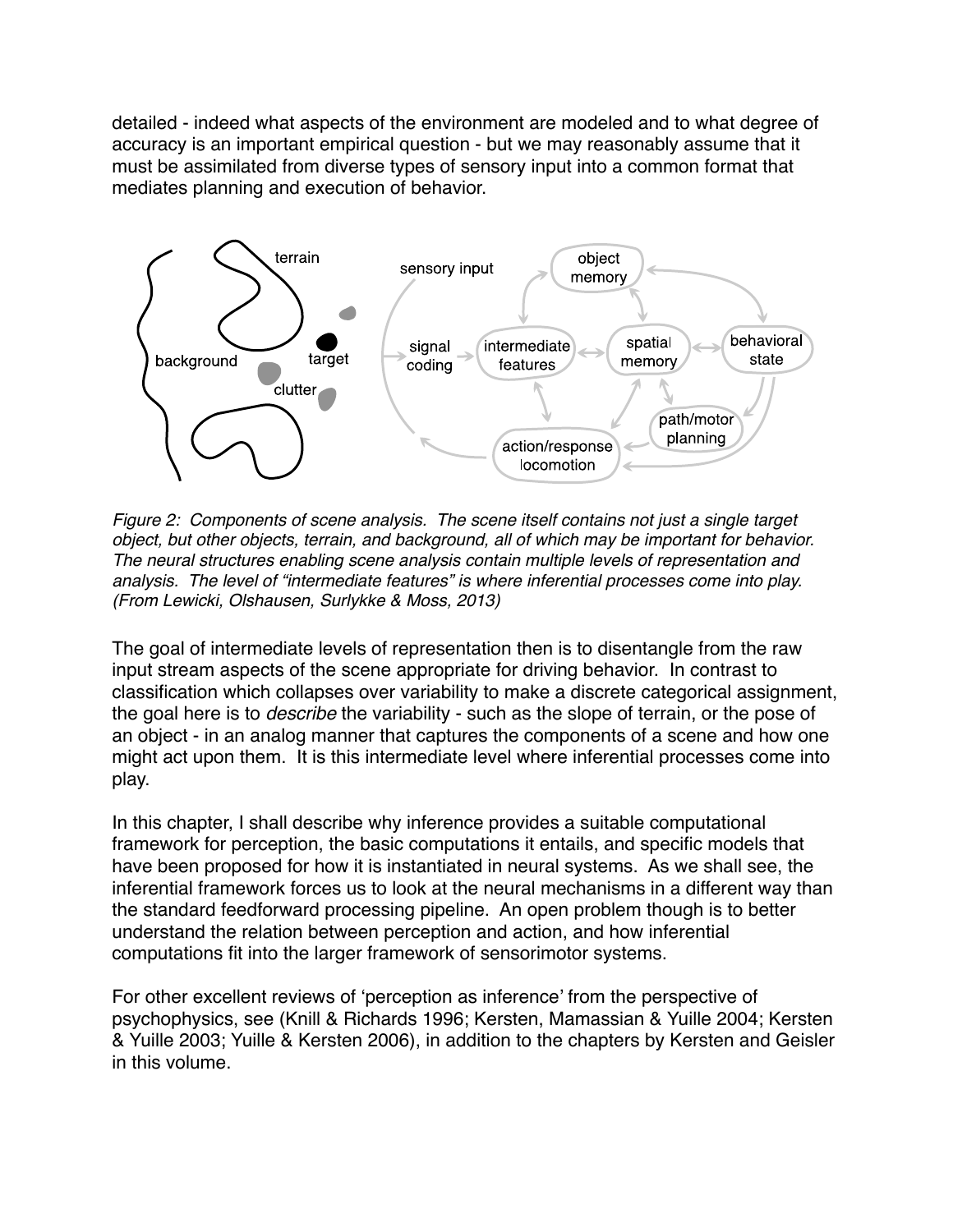#### **Why Inference?**

#### *The problem of disentangling*

The properties of the world that we care about - which drive behavior - are not directly provided by sensory input. There are no sensors that measure surface shape, motion of objects, material properties, or object identity. Rather, these properties are entangled among multiple sensor values and must be *disentangled* to be made explicit (see also DiCarlo & Cox 2007). In vision for example, the retinal image provides a set of measurements of how much light is impinging on the eye from each direction of space. The fact that we humans can look at 2D images and make sense of them unfortunately gives the misleading impression that an image tells you everything you need to know. But the image itself is simply a starting point and its 2D format is not well suited to drive behavior in a 3D world. Similarly, the array of hair cell responses does not provide an explicit representation of sound sources, nor does the array of mechanoreceptor activities on the fingertip provide a representation of object shape. These properties are entangled in spatio-temporal patterns of sensor activities.

Importantly, the nature of these disentangling problems is that they are often *ill-posed*, meaning that there is not enough information provided by the sensory data to uniquely recover the properties of interest. In other words, the various aspects of a scene that are needed to drive behavior can not simply be *deduced* from sensory measurements. Rather, they must be *inferred* by combining sensory data together with prior knowledge. Moreover, the disentangling often requires that different aspects of scene structure be estimated simultaneously, so that the inference of one variable affects the other. Thus, it would be impossible - or at least highly inefficient - to infer these things in a purely feedforward chain of processing.

To give a concrete example, consider the simple image of a block painted in two shades of gray, as shown in Figure 3 (Adelson 2000). Computing a representation of the 2D edges in this image easy, but understanding what they mean is far more difficult. Note that there are three different types of edges: 1) those due to a change in reflectance (the boundary between *q* and *r*), 2) those due to a change in 3D object shape (the boundary between p and q), and 3) those due to the boundary between the object and background. Obviously it is impossible for any computation based on purely local image analysis to tell these different types of edges apart. It is the context that informs us what they mean, but how exactly?

In order to interpret this image, one must understand how illumination, 3D shape, and reflectance interact, and how an object combines with its background in projecting to a 2D image (i.e., occlusion). If an edge is ascribed to be due to a reflectance change, it can not also be due to a shape change (an edge could be due to both, but then the contribution of each of these causes would need to be reduced so that when combined they still match what is in the image). Thus, the computation of reflectance depends on the computation of shape, and vice-versa. And both of these require prior knowledge of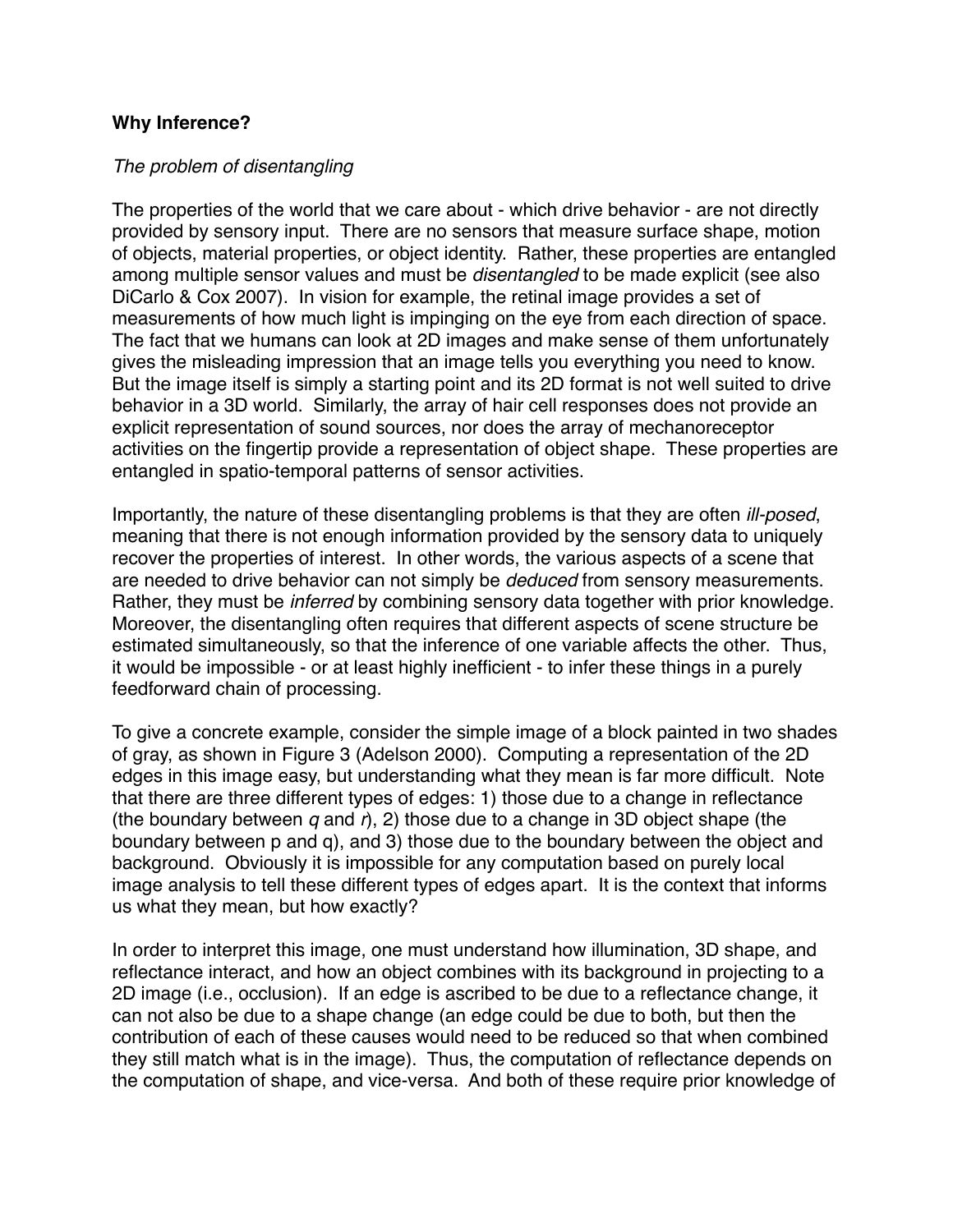

*Figure 3: Image of a block painted in two shades of gray (from Adelson, 2000). The edges in this image are easy to extract, but understanding what they mean is far more difficult and can not be discerned through local image analysis.* 

what shapes and reflectance changes are likely in order to arrive at a plausible interpretation consistent with the data.

Early investigators such as Roberts and Waltz attempted to formally specify the logical operations needed to recover representations of 3D shape from such idealized "blocks world" scenes (Roberts 1965; Waltz 1975). However, their methods assumed perfect knowledge of edge segments in the image and the X and Y junctions formed at their intersections, and they utilized the constraints of geometry to then deduce 3D shape from the 2D image. Later, Marr (1982) proposed breaking this process into multiple stages: a primal sketch in which features and tokens are extracted from the image, a 2.5-D sketch that begins to make explicit aspects of depth and surface structure, and finally an object-centered, 3D model representation of objects. His model proposed a feedforward chain of processing in which features are extracted from the image and progressively built up into representations of objects through a logical series of operations in which information flows from one stage to the next. However, since these initial proposals, experience with real world images has shown us that such bottom-up, deductive processes rarely work in practice.

Consider for example the simple scene of a log against a background of rocks, as in Figure 4. It takes little conscious effort to comprehend what is going on in this scene the boundary of the log appears obvious to most observers. But if we put ourselves in the position of a local population of neurons in V1 getting input from a local patch of this image, things are far less clear. The right panel of Figure 4 shows the response of an array of model V1, orientation-selective units analyzing a local patch of the image, with the boundary of the log superimposed as a faint gray line. As one can see, almost nowhere along this boundary are there neurons firing indicating the position and orientation of the boundary. Instead, one finds neurons firing at many different positions and orientations that signal structure in the background and foreground, but with little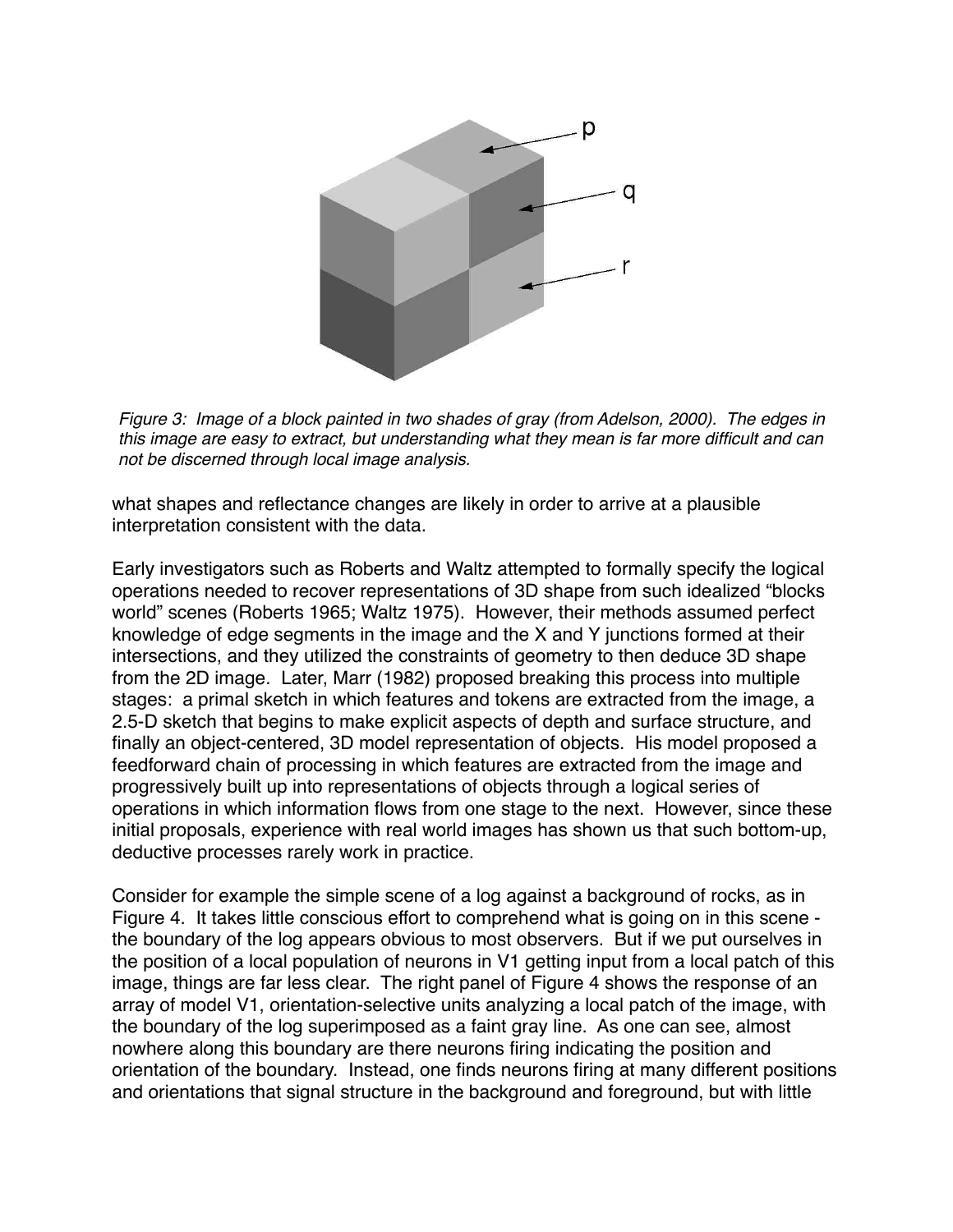relation to the boundary itself. Thus, simply measuring oriented contrast in an image does not give us a direct measure of the boundaries or intersection of objects, which can then be fed into a reasoning engine about 3D shape. The best that we will get from early levels of representation is a collection of ambiguous 2D shape cues which have aspects of illumination, shape, and reflectance intermingled. These must then must be aggregated and refined by higher level processes to disambiguate these cues and what aspects of scene structure they correspond to.



*Figure 4. The outlined region around the boundary of the log (left panel) is shown expanded in the middle panel. The right panel shows how a hypothetical array of model V1 neurons (Gabor filters at four different orientations) would respond to the image subregion shown at left. The length of each line segment indicates the magnitude of response of a neuron whose receptive is situated at that position and orientation. An array of such neurons provides only weak or ambiguous cues about the presence of object boundaries in natural scenes.*

## 'Intrinsic images'

One of the first attempts to grapple with the computational aspects of the disentangling problem was Barrow and Tenenbaum's work on 'intrinsic images' (Barrow & Tenenbaum 1978). They attempted to specify the rules by which scene components such as surface shape, reflectance, and illumination could be recovered from the raw intensity image. They argued that these attributes should be separated at an early level of representation, and that by doing so it greatly facilitates the process of segmentation and object recognition. Specifically, they proposed representing these attributes as a stack of two-dimensional maps, or 'intrinsic images', that are in register with the original intensity image, where each pixel location is labeled according to its shape, reflectance, or illumination properties. Importantly, the computation of each of these maps involves propagating information between maps to obey photometric constraints and within maps to obey continuity and occlusion constraints. That is, they can not be computed in independent streams in a purely feedforward fashion, but must cooperate to reach a solution.

Although Barrow and Tenenbaum appreciated the importance of disentangling and outlined some of the computational problems that need to be solved, they stopped short of proposing a specific algorithm and testing it on real images. Somewhat surprisingly,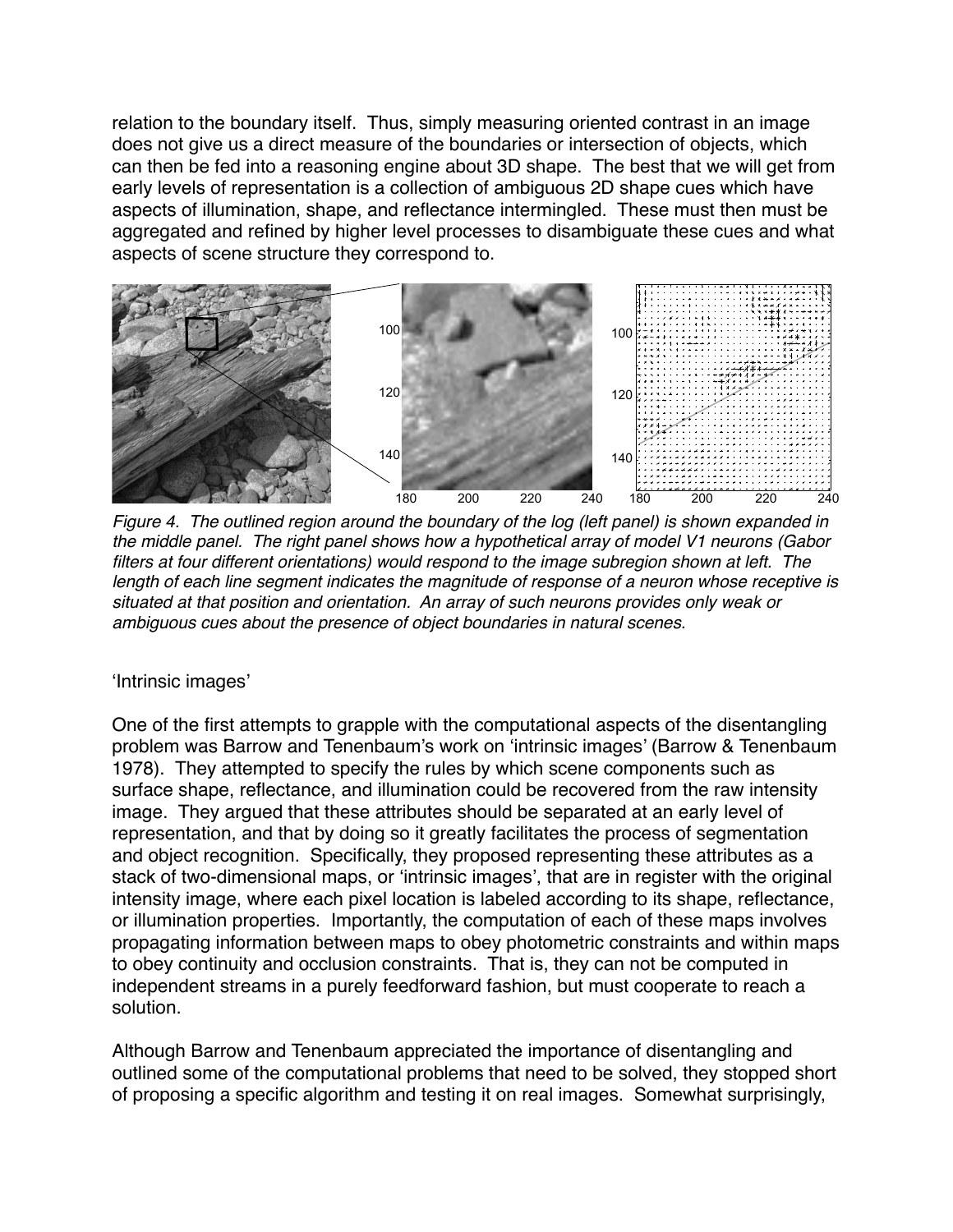the intervening years have seen only a handful of efforts to devoted to these problems (e.g., Jojic & Frey 2001; Wang & Adelson 1994) and as a result there has been little progress in developing practical solutions for dealing with real world images. Recently however Barron and Malik (2012) have made an important advance by using priors over shape, reflectance, and illumination to recover intrinsic images for these quantities from photographs of real objects. To date their method obtains the best performance on this challenging problem. And notably, it is based on inferential computation in which representations of shape, reflectance and illumination interact in order to settle to a solution.

The intrinsic image approach takes an important step in introducing the idea of a structured or layered representation that moves away from a flat, monolithic representation of image properties (such as an array of Gabor filters) and towards a representation of properties of the scene. But still, attributes of the scene are represented in 2D cartesian coordinates, in a retinotopic or camera-centric frame of reference, whereas animals must act in complex 3D environments. Ultimately then it makes sense for scene attributes to be represented in a format that is more amenable to planning actions in the world.

#### *Surface representation*

Nakayama and colleagues have argued based on psychophysical evidence that intermediate-level representations are organized around *surfaces* in the 3D environment, and that these representations serve as a basis for high-level processes such as visual search and attention (Nakayama, He & Shimojo 1995). This view stands in contrast to previous theories of perceptual grouping, search and attention based on 2D maps of image features such as local orientation and motion energy (Julesz 1981; Treisman & Gelade 1980). Nakayama's experiments suggest that representations of 3D surface structure are formed at an early stage, and that perceptual grouping, search and attention operate primarily on inferred surface representations rather than 2D maps of image features. For example, when colored items are arranged on surfaces in different depth planes, detection of an odd-colored target is facilitated when pre-cued to the depth plane containing the target; but if the items are arranged so as to appear attached to a common surface receding in depth, then pre-cueing to a specific depth has little effect. Thus, it would appear that attention spreads within inferred surfaces in 3D coordinates in the environment, not by 2D proximity in the image or within a common depth plane (disparity).

Nakayama's work also points to the importance of surface occlusion relationships in determining how features group within a scene. Under natural viewing conditions the 2D image arises from the projection of 3D surfaces in the environment. When these surfaces overlap in the projection, the one nearest the observer "over-writes" or occludes the other. Thus, a proper grouping of features would need to take this aspect of scene composition into account in determining what goes together with what, as shown in Figure 5. By manipulating disparity cues so as to reverse figure-ground relationships in a scene, they show that the visual system groups features in a way that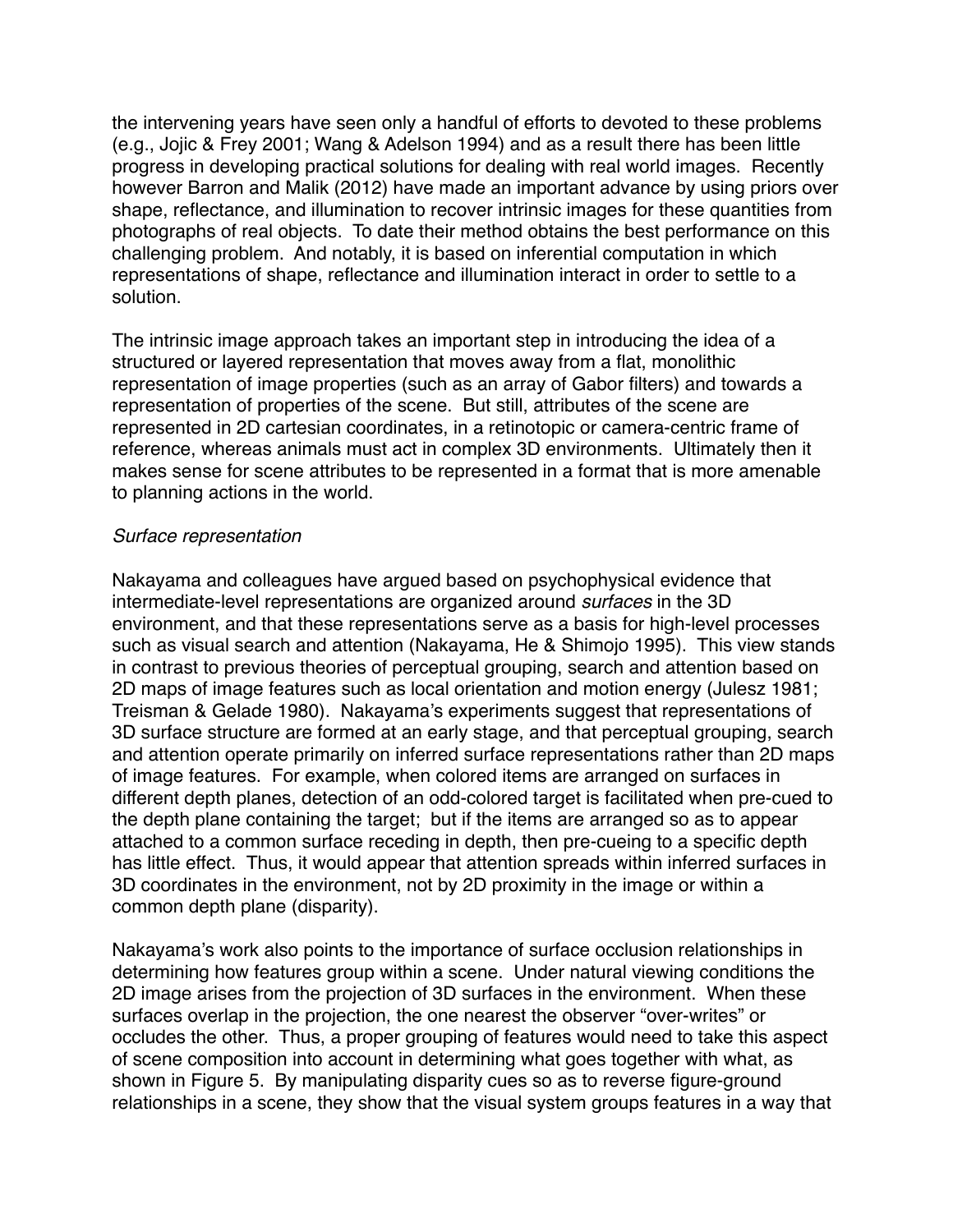obeys the rules of 3D scene composition. Features are grouped within surfaces, even when parts of the surface are not visible, but not beyond the boundary of a surface. Thus, the neural machinery mediating this grouping would seem to require an explicit representation of border ownership, such as described by Zhou, Friedman and von der Heydt (2000), or some other variable that expresses the boundaries and ordinal relationship of surfaces.



*Figure 5: Occlusion and border ownership. When image regions corresponding to different surfaces meet in the projection of a scene, the region corresponding to the surface in front "owns" the border between them. A region that does not own a border is essentially unbounded and can group together with other unbounded regions. Here, surface x owns the borders*  $\lambda_{xy}$  and  $\lambda_{xz}$ . Thus, regions y and z are unbounded at these borders and they are free *to group with each other, but not with region x because it owns these borders and is therefore bounded by them. (Adapted from Nakayama et al. 1995)*

Although the discussion above has focussed mainly on visual inferential processes, the same ideas generalize to other sensory modalities such as audition or touch. The central problem we face for all of these modalities is that the properties of the world that are needed to drive behavior are not given directly by the sensory receptors but instead must be inferred by combining sensory data together with prior knowledge. Now we turn to the question of how this is actually done by neurons.

## **How do neurons perform inferential computations?**

Helmholtz astutely observed long ago that perception is a process of 'unconscious inferences.' Only recently though have investigators pursued this idea in a quantitative manner in order to characterize inferential computations carried out in the nervous system. Here I describe the mathematical framework for inference based on Bayes's rule, and neural models that have been proposed for doing perceptual inference.

## *Bayes's rule*

The basic mathematical framework for inference begins with Bayes's rule, which uses the laws of conditional probability to calculate the probability of a hypothesis *H* given the data *D*: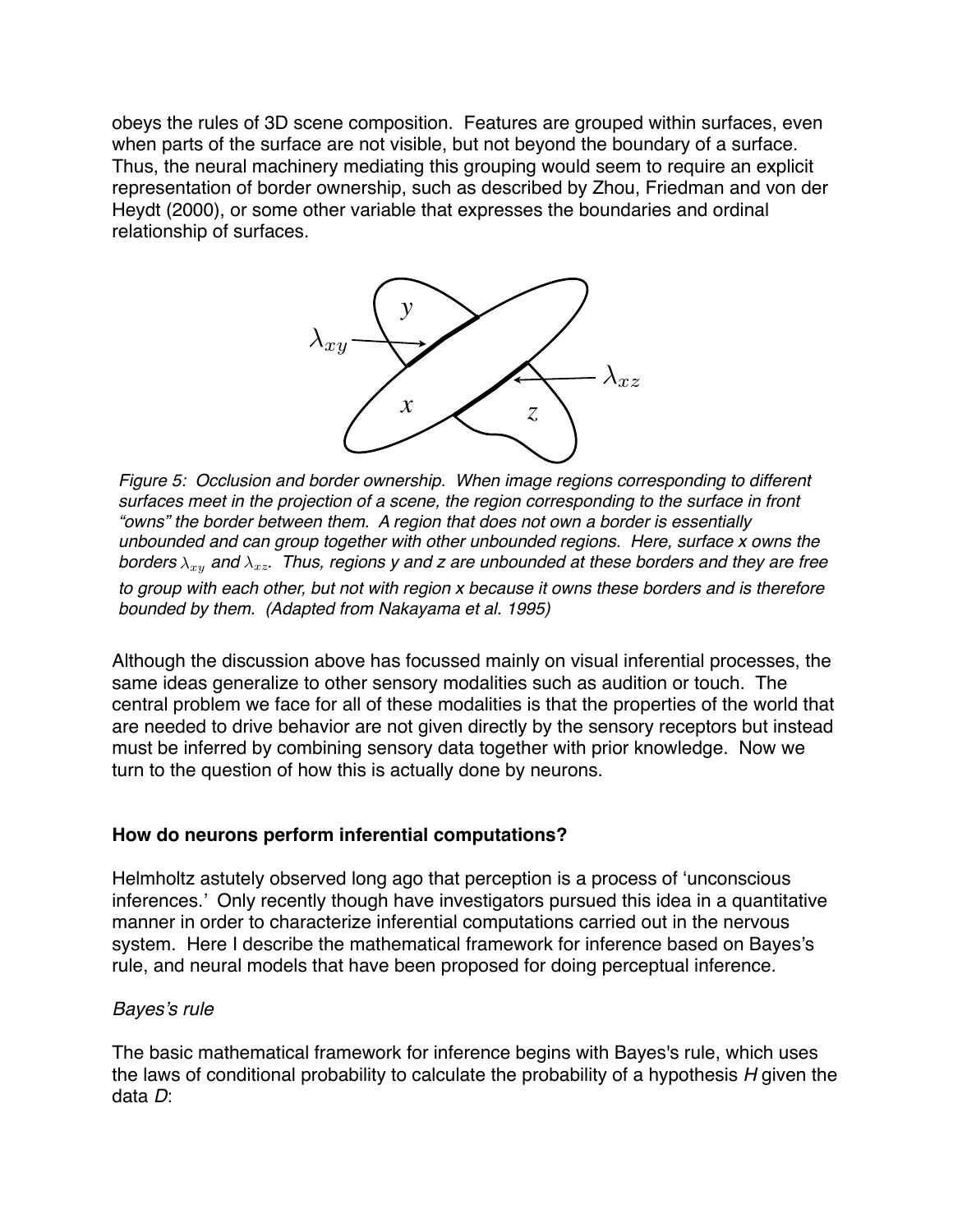$$
P(H|D) = \frac{P(D|H)P(H)}{P(D)}
$$

What this equation tells us is that if we have a model that specifies how probable the data would be under a certain hypothesis, i.e., the *likelihood*  $P(D|H)$ , in addition to the *prior* ('before data') probability of the hypothesis,  $P(H)$ , then we can calculate the *posterior* ('after data') probability of the hypothesis  $P(H|D)$ . (The term  $P(D)$  often plays the role of a normalization constant and may be ignored if we are mainly interested in the relative probability of different hypotheses for the same data.) Simply speaking, Bayes's rule provides a calculus for reasoning in the face of uncertainty. It is a powerful conceptual and mathematical framework that tells us *quantitatively* how to make inferences in the face of noisy or incomplete data. Not surprisingly one now finds it applied to a wide variety of problems, from the control of guided missiles to spam filtering.

In perception, we are interested in estimating properties of the external environment from sensory data. For example, in vision we are given a set of photoreceptor activations or pixel intensities,  $I$ , and we wish to infer properties such as shape,  $s$ , and reflectance,  $r$ . Using Bayes's rule we can formulate this problem as follows:

 $P(s,r|I) \propto P(I|s,r)P(s)P(r)$ 

Here the likelihood term  $P(I|s,r)$  expresses the rendering model - i.e., how images are generated as a function of shape and reflectance. This is a well-posed computation that is routinely solved by computer graphics algorithms. However the problem of going the other direction - from the image to compute shape and reflectance - is highly ill-posed because there are multiple ways to set these parameters that would result in the same image (Adelson, 2000). This degeneracy is resolved by the priors over shape and reflectance,  $P(s)$  and  $P(r)$ , which favor certain settings of s and r over others. In the work of Barron and Malik, these priors were obtained by measuring statistics of shape and reflectance on a large database of objects. The resulting posterior distribution over s and r,  $P(s, r|I)$  rates the different shape and reflectance values of the image in terms of their probability of being the correct interpretation. It takes into account both how well image measurements are fit by these values and how consistent they are with prior knowledge. With strong enough priors, the posterior may be peaked around a single value of s and r, which would make these settings an obvious choice (i.e., the maximum-a-posteriori or MAP estimate).

A model that shows how the above computations may be implemented in a neurally plausible manner in the circuits of visual cortex has yet to be fully developed. In the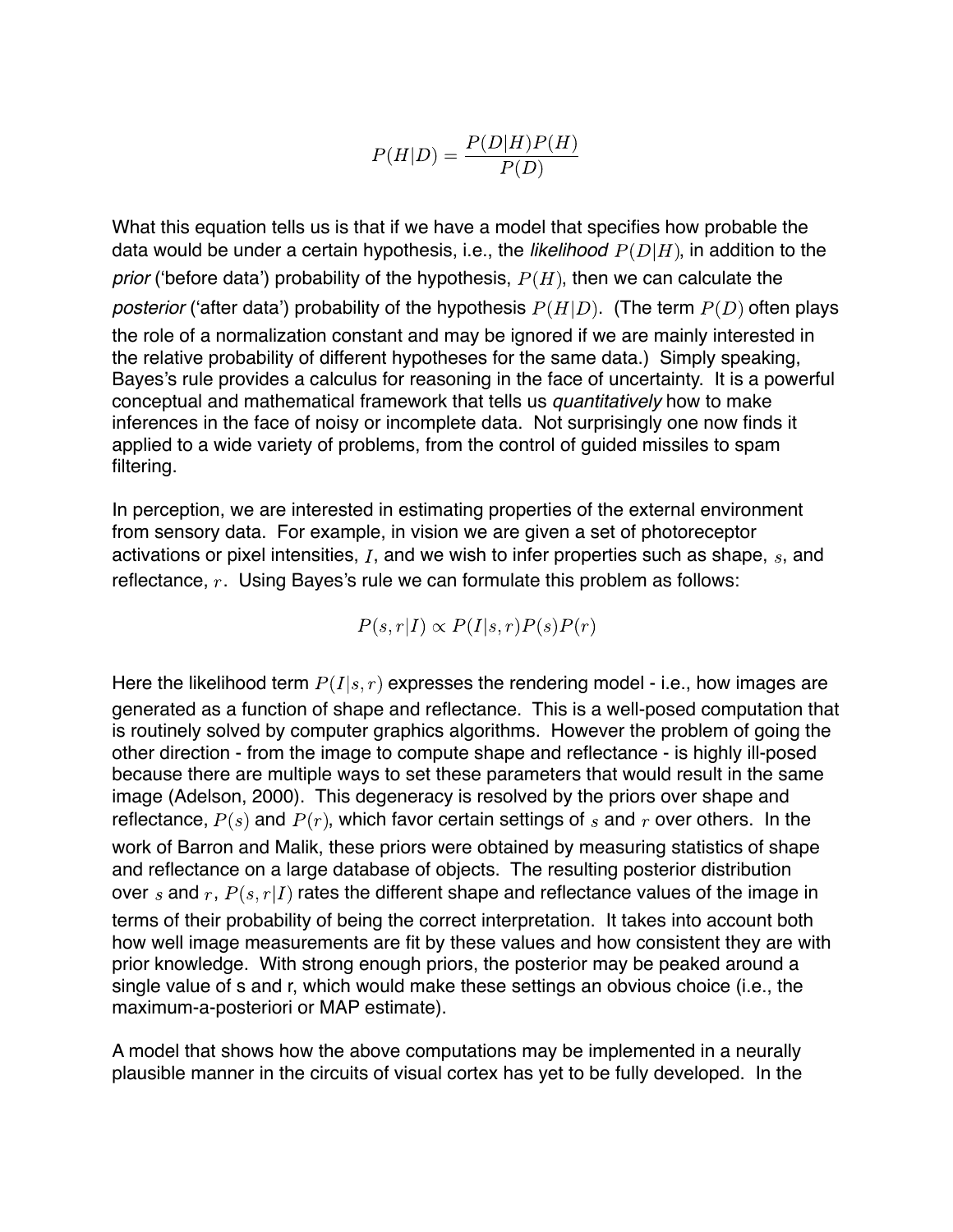meantime though, we can get a feel for the nature of such a solution by looking at a simpler neural model of inference called *sparse coding*.

# *Sparse coding*

The goal of sparse coding is to learn a set of basis patterns from the statistics of incoming sensory data and then infer a representation of the data in terms of these patterns. Although these patterns may not correspond to the actual properties of a scene, the model nevertheless illustrates the principles of inferential computation in a neural system and how it can provide new insight into the response properties of neurons.

In a visual sparse coding model, we start with the assumption that the spatial distribution of light intensities within a local region of the image  $I(\vec{x})$  may be represented in terms of a superposition of some basis patterns  $\phi(\vec{x})$ :

$$
I(\vec{x}) = \sum_{i} a_i \phi_i(\vec{x}) + n(\vec{x})
$$

The image is then represented in terms of the coefficients  $a_i$  which tell us which basis patterns are contained in the image (Figure 6). The term  $n(\vec{x})$  is a residual that is included to account for other structure such as noise that is not well described by the model. The basis patterns themselves are learned from the statistics of images so as to provide a sparse or compact description of the image - that is, we desire a *dictionary* of



*Figure 6: Sparse coding model of images. a. Images are represented in terms of a set of basis patterns*  $\{\phi_i(\vec{x})\}$  that are learned from the data. Each coefficient  $a_i$  expresses how *much of each basis pattern is needed to describe the image. Sparsity is imposed through a prior that encourages coefficients to be zero. b. Basis patterns learned from image patches extracted from natural images. Each patch shows a different learned pattern*  $\phi_i(\vec{x})$ *. The* 

*learned patterns are oriented, localized, and bandpass (selective to structure at different spatial scales), similar to the measured receptive fields of V1 neurons.*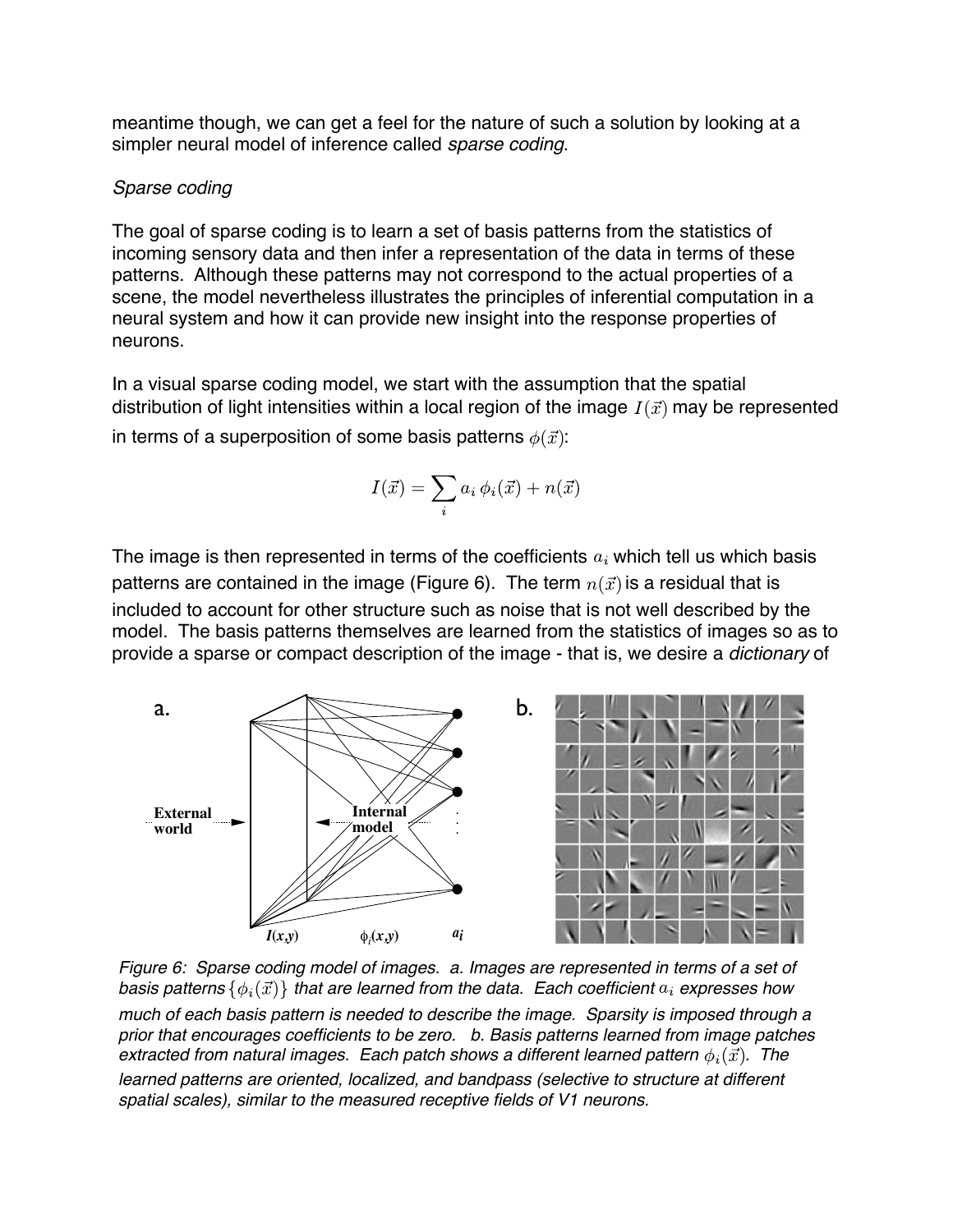basis patterns  $\{\phi_i(\vec{x})\}$  that allows us to provide a good match to any given image using the fewest (sparse) number of non-zero coefficients  $a_i$ . Sparsity is enforced by imposing a prior over the coefficients  $P(a)$  that encourages values to be zero. The coefficients themselves are then computed by maximizing the posterior distribution  $P(a|I) \propto P(I|a)P(a)$ .

The proposal here is that neurons in cortex (layer 4 of V1) are representing the coefficients  $a_i$  (Olshausen & Field 1997). But how should such a population of neurons compute their responses so as to maximize the posterior  $P(a|I)$ ? Rozell, Johnson, Baraniuk and Olshausen (2008) have shown that a solution may be computed according to the following equations:

$$
\tau \dot{u}_i + u_i = \sum_{\vec{x}} \phi_i(x) I(\vec{x}) - \sum_j G_{ij} a_j
$$

$$
a_i = g(u_i)
$$

These equations are amenable to direct implementation in a neural network (in fact they are the same equations as for a Hopfield network). Each neuron's membrane voltage  $u_i$  is driven by the combination of a feedforward (receptive field) term and a feedback (recurrent inhibition) term that depends on the overlap between basis patterns,  $G_{ij} = \sum_i \phi_i(\vec{x}) \phi_j(\vec{x})$ . The output  $a_i$  is then computed by simply thresholding

the membrane voltage  $u_i$  (the function g passes values above a specified threshold and sets values below threshold to zero). Thus, in order to arrive at a representation of the image, the population of neurons must interact. Although the receptive field provides a driving input, the neuron's actual response is determined by the context of which other neurons around it are also responding. If the basis pattern of one unit is better matched to the image than another, it will attempt to cancel out or "explain away" the other unit's activity. Interestingly, Zhu and Rozell (2013) have shown that these explaining away interactions can account for a wide variety of non-classical receptive field effects such as end-stopping and contrast orientation tuning.

The sparse coding model illustrates how a variety of neural response properties found in V1 - localized, oriented, bandpass receptive fields and contextual modulation - may be accounted for in terms of a model that attempts to infer a representation of the incoming sensory data in terms of its underlying features. But the most we can hope for with this approach is a direct representation of the data per se (e.g., basis patterns of the image), whereas what we ultimately desire is a representation of the properties of a scene that these data tell us about. As the simple example of the painted block in figure 3 shows us, this can not be accomplished through local image analysis but rather involves aggregating information globally across the scene in order to infer properties such as shape and reflectance. Thus, we turn now to the question we addressed at the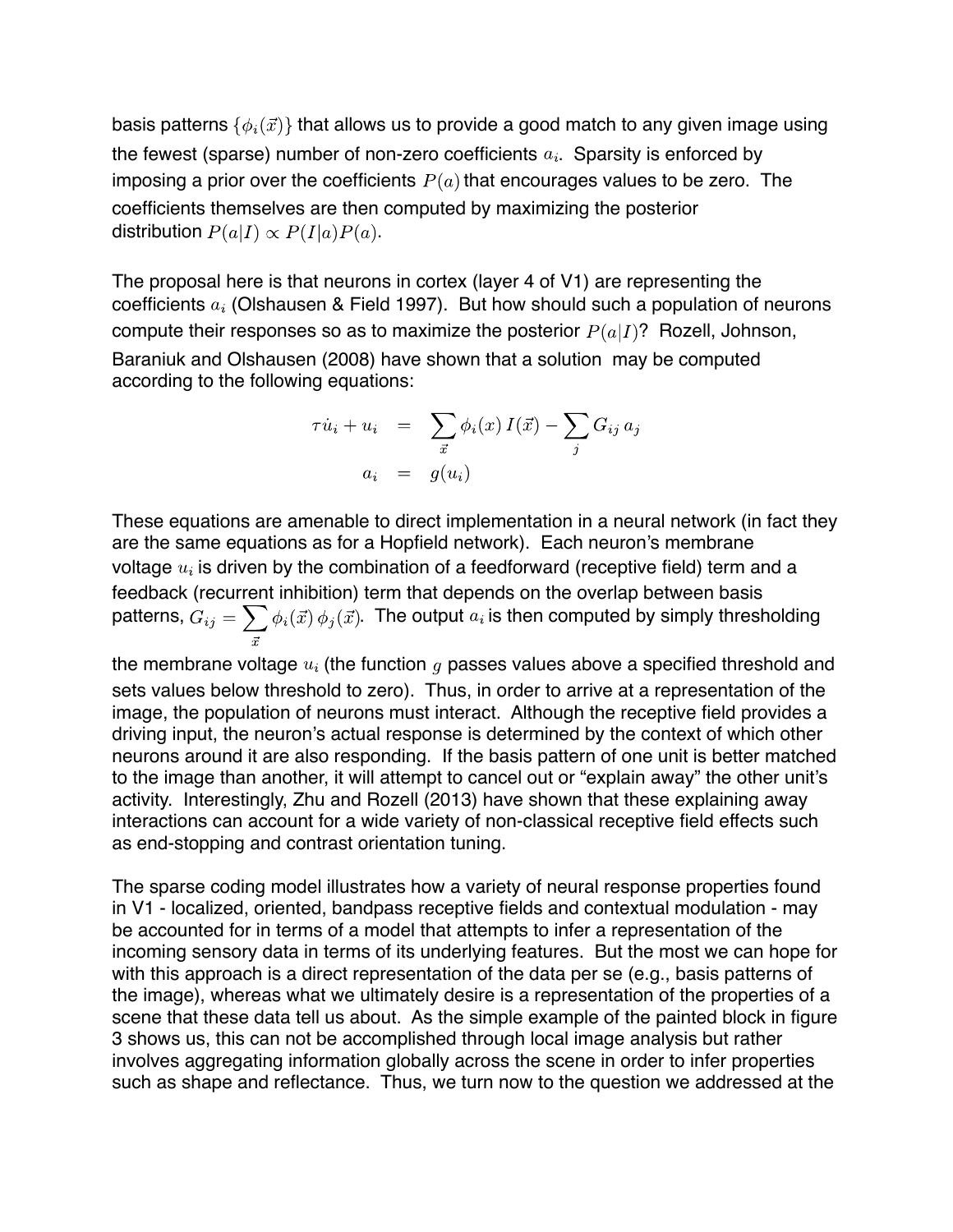outset: how can we build up more complex or abstract representations of sensory input through hierarchy of multiple stages of analysis?

## *Hierarchical representation*

Lee and Mumford (2003) have proposed a framework for hierarchical Bayesian inference that illustrates how the above inferential computations could be extended to multiple stages of representation. The general idea is illustrated in Figure 7 which is adapted from their paper. At each stage, the variables being represented are influenced by both bottom-up and top-down inputs. At the first stage corresponding to V1, the variables *a* are inferred through a combination of the likelihood and prior as above, except now the prior over *a* is shaped by the variables *b* represented in the next higher level ('V2'). For example, if many weak signals among the *a* variables suggest the presence of a contour (as in the log and rocks image of figure 4), then the *b* variables in the next stage that explicitly represent the contour would become active, in turn encouraging the elements consistent with it to increase their activity by modulating the prior over *a* in this direction. The variables *b* in turn are subject to influences from yet higher levels, such as objects or fragments of surfaces represented by variables *c*. Thus, the full representation of the scene involves variables at all levels, *a*, *b*, and *c*, and computing these variables relies upon bi-directional information flow between levels.



*Figure 7. Hierarchical Bayesian inference. The variables represented at each level are inferred from a combination of bottom-up and top-down inputs. Bottom-up inputs enter into the likelihood, while top-down inputs enter into the prior. The two are combined to form the unnormalized posterior, which guides the inference of variables at each level. (Adapted from Lee and Mumford, 2003.)*

This is admittedly just the sketch of a theory. There are many details to be filled in here, and some efforts have already been made along these lines (Cadieu & Olshausen 2012; Garrigues & Olshausen 2010; Karklin and Lewicki 2005, 2009). What is most needed now is to incorporate layered representations, such as those proposed by Barrow and Tenenbaum, and Barron and Malik, that separate aspects of scene structure due to surface shape, reflectance, or other scene variables. It will also be necessary to include in the generative model the ability to account for occlusion or figure-ground relationships (Le Roux, Heess, Shotton & Winn 2011; Lücke, Turner, Sahani & Henniges 2009) and geometric transformations due to variations in pose (Arathorn 2002, 2005; Olshausen, Anderson & Van Essen 1993).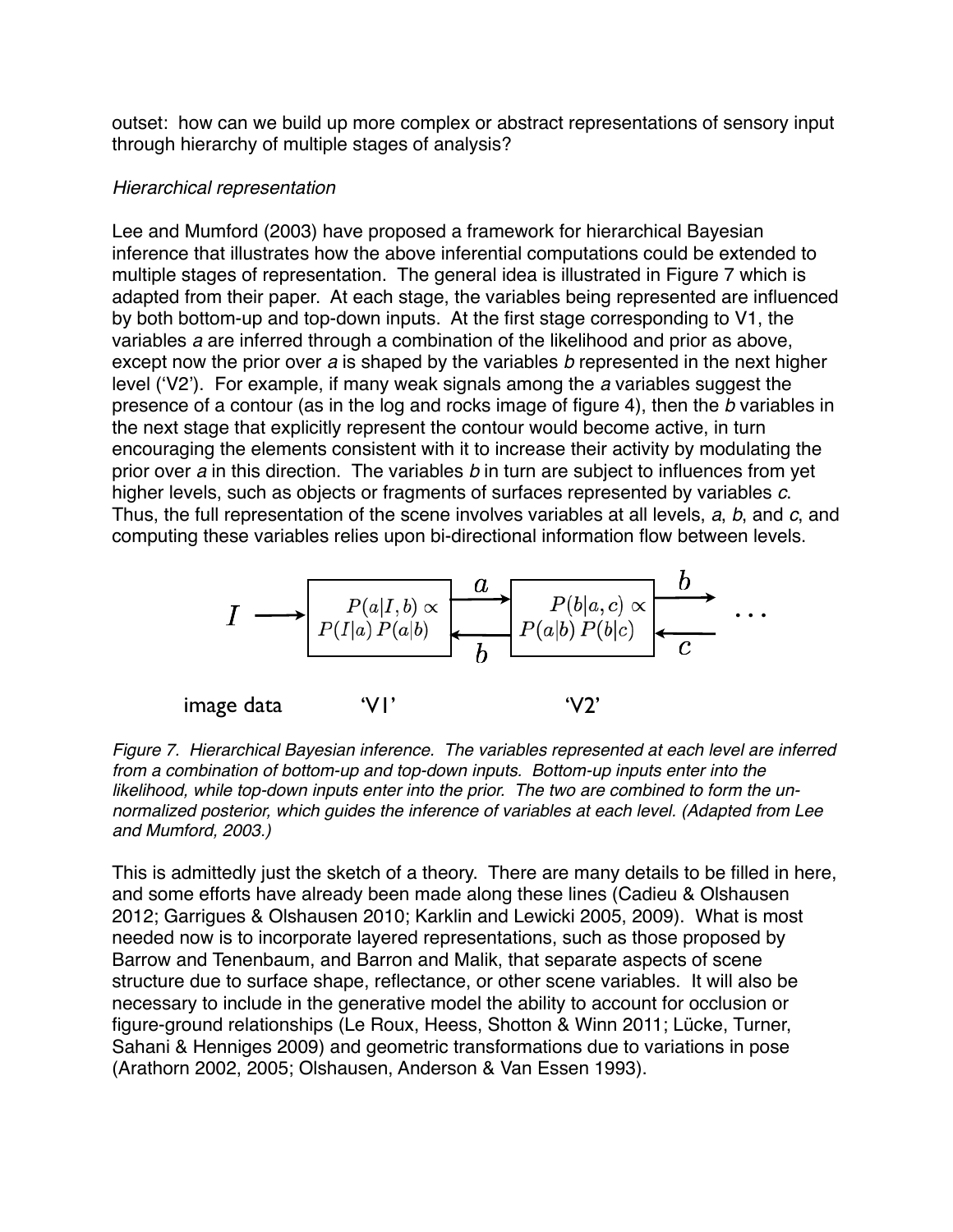From a neurobiological perspective, the hierarchical inference model provides a clear role for feedback connections in the cortex and it suggests how to design experiments to reveal what they are doing. Although there have already been numerous experimental attempts to uncover what feedback is doing - for example by cooling or disabling neurons in a higher area and characterizing how responses in lower areas change (Andolina, Jones, Wang & Sillito 2007; Angelucci & Bullier 2003; Hupé, James, Girard, Lomber, Payne & Buillier 2001) - the effects to date appear rather subtle. Indeed there is considerable doubt among neuroscientists as to whether feedback plays any role in dynamically shaping information processing (Lennie 1998). If the hierarchical Bayesian inference model is correct, it suggests we would most see the greatest effects of feedback when the system is presented with scenes containing locally ambiguous cues which can only be properly interpreted at higher levels of analysis. Indeed, fMRI experiments along these lines have revealed evidence for strong top-down effects: When subjects perceive a collection of features as an entire 3D object as opposed to its individual parts, activity in higher levels increases while activity in lower levels decreases, consistent with disambiguation (Murray, Kersten, Olshausen, Schrater & Woods 2002).

Another important neurobiological consideration is the speed with which such a hierarchical inference system can settle on a solution. It has been argued based on the speed of object-selective neural responses (Thorpe, Fize & Marlot 1996; Hung, Kreiman, Poggio & DiCarlo 2005; Oram & Pettet 1992) that there is little time for the iterative type of processing that feedback loops would entail (Thorpe & Imbert 1989). But conduction velocities of feedforward and feedback axons between V1 and V2 are on the order of 2-4 ms (Angelucci & Bullier 2003). Even between thalamus and V1 the round trip travel time can be as short as 9 ms (Briggs & Usrey 2007). It also not clear whether "iterative processing" is an apt analogy to describe signal flow in the cortex, since there is no clock latching each cycle of feedback. It could well be then that such a system can quickly settle to a solution within physiological time constraints. More importantly, sensory processing does not work in terms of static snapshots of input that get churned away in the system one at a time. Rather it operates as a dynamical system operating on a continuous, time-varying input stream. Thus, the consequence of feedback arriving through axonal and synaptic delays is simply that sensory information arriving at the present moment is processed in the context of past information that has gone through a higher level of processing, which undoubtedly could be quite advantageous.

Finally, it should be noted that the hierarchical Bayesian inference framework is distinct from the 'predictive coding' model of Rao and Ballard (1999). Though both models advocate an important role for top-down feedback signals, the proposed effect of these signals is very different. Predictive coding proposes that feedback signals are largely inhibitory, as they carry the predictions of higher levels which attempt to cancel out signals coming from lower levels. By contrast, Hierarchical Bayesian inference proposes that feedback serves to disambiguate representations in lower levels, meaning that it would facilitate, rather than cancel out, the activity of neurons at lower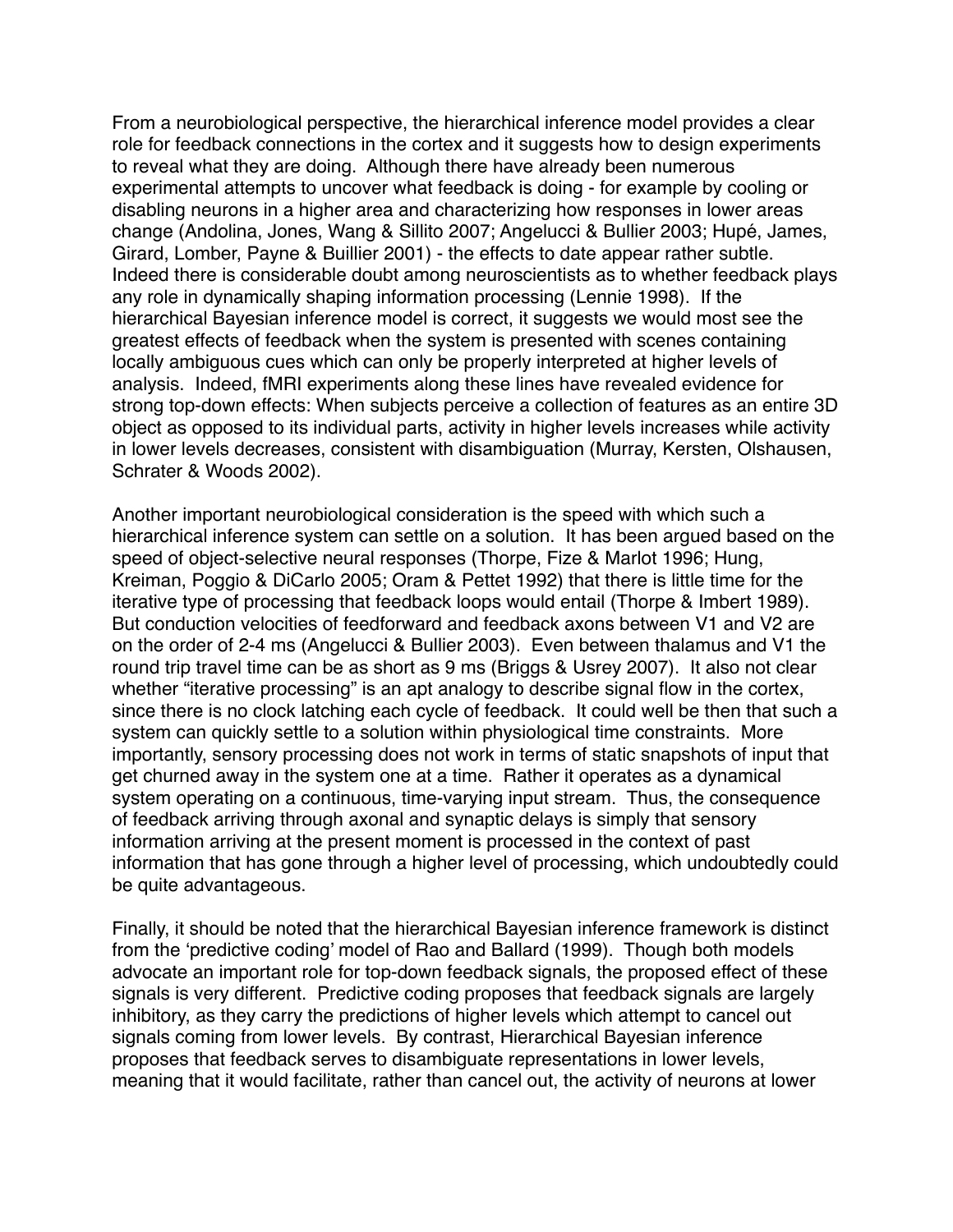levels consistent with representations from higher levels, and it would suppress the activity of neurons that are inconsistent.

# **Conclusions**

Thinking of perception as an inference problem, as opposed to a deductive computational pipeline, leads us to ask a different set of questions about what neurons are doing. Instead of asking about feature extraction, receptive fields, and tuning of individual neurons, we are led to ask how populations of neurons cooperate and interact to infer representations of scene properties. Instead of looking for organized "maps" of sensory features varying along one or a small number of feature dimensions across the cortical surface, we are led to look for different layers of representation which disentangle different scene properties and which are likely to be intermingled on a much finer scale. Instead of viewing the cortical hierarchy as a feedforward pipeline with classification as an end goal, we are led to ask how ill-posed problems are being solved at each level, and how feedback from higher levels disambiguates representations at lower levels.

While Bayes's rule provides a computational framework for perceptual inference, it leaves many questions unanswered regarding its implementation. If the brain is doing Bayesian inference, should we expect to find neurons representing probabilities and calculating Bayes's rule when we look inside? As we have seen in the case of the sparse coding model, not necessarily. Here neurons represent hypotheses about what is contained in the scene, and Bayes's rule acts as the 'invisible hand' that governs the dynamics of the circuit and leads the population to a mode of the posterior distribution. Other models have proposed ways that neurons might represent probabilities implicitly through a population code (Eliasmith & Anderson 2004; Ma, Beck, Latham & Pouget 2006) or through stochastic sampling via spontaneous activity (Berkes, Orban, Lengyel & Fiser 2011). The advantage of these latter approaches is that the entire distribution over a set of hypotheses may be represented which allows for uncertainty or multiple probable hypotheses to be taken into account during inference.

Finally, it will be necessary to think more seriously about the link between the perception and action in order to give these ideas a more solid footing. Much has been said here about representing scene properties, but which properties need to be represented and how well depends on the manner in which they are used to guide actions. As Guillery and Sherman (2011) point out, layer 5 neurons in all levels of visual cortex (or other sensory cortices) project to motor nuclei. Thus it is not just the top box of the cortical hierarchy but also representations in V1, V2, V4, etc. that are used to guide actions. Figuring out how to incorporate these aspects of cortical architecture into the hierarchical inference framework - that is, understanding how inference feeds into action - will be an important goal for future work.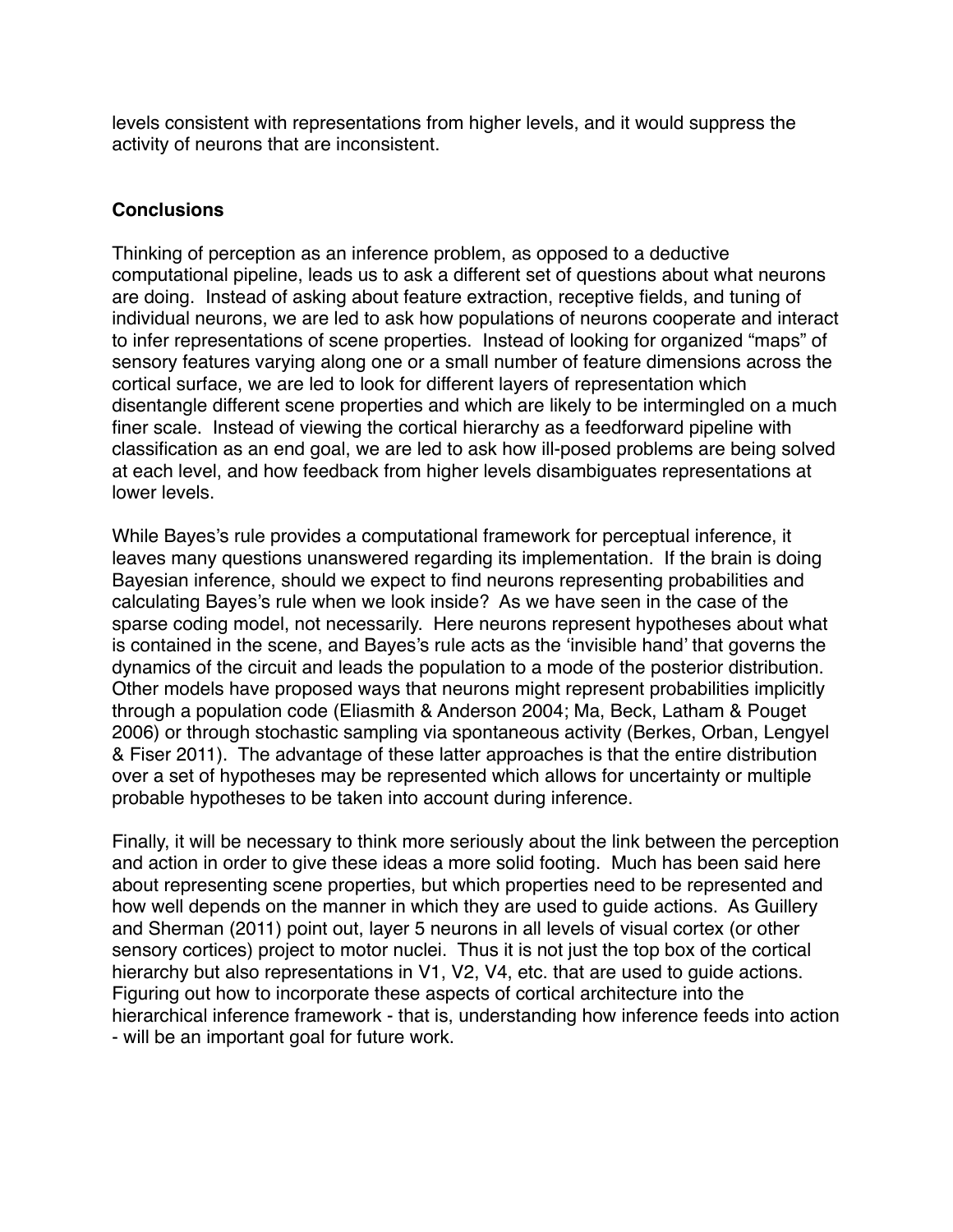## **Acknowledgments**

These ideas evolved in large part through discussions with Mike Lewicki, Cindy Moss, and Anne-Marie Surlykke while on sabbatical at the Wissenschaftskolleg zu Berlin in 2009. I also thank Jim DiCarlo for encouraging me to write these things down and better explain the inferential framework of perception. Supported by NSF (IIS-1111654), NIH (EY019965), NGA (HM1582-08-1-0007), SRC STARnet (SONIC), and the Canadian Institute for Advanced Research.

# **References**

- Adelson, E. H. (2000). Lightness Perception and Lightness Illusions. In M. Gazzaniga (Ed.), *The New Cognitive Neurosciences, 2nd Ed.* (pp. 339-351): MIT Press.
- Andolina, I. M., Jones, H. E., Wang, W., & Sillito, A. M. (2007). Corticothalamic feedback enhances stimulus response precision in the visual system. *Proceedings of the National Academy of Sciences of the United States of America, 104*(5), 1685-1690. doi: 10.1073/pnas.0609318104
- Angelucci, A., & Bullier, J. (2003). Reaching beyond the classical receptive field of V1 neurons: horizontal or feedback axons? *Journal of Physiology - Paris, 97*(2-3), 141-154. doi: 10.1016/j.jphysparis.2003.09.001
- Arathorn, D. W. (2002). *Map-seeking circuits in visual cognition: A computational mechanism for biological and machine vision*: Stanford University Press.
- Arathorn, D. W. (2005). Computation in the Higher Visual Cortices: Map-Seeking Circuit Theory and Application to Machine Vision. *Proceedings of the 33rd Applied Imagery Pattern Recognition Workshop (AIPR'04), 1-6.*
- Barron, J. T., & Malik, J. (2012). Shape, Albedo, and Illumination from a Single Image of an Unknown Object. *Conference on Computer Vision and Pattern Recognition (CVPR)*.
- Barrow, H. G., & Tenenbaum, J. M. (1978). Recovering Intrinsic Scene Characteristics from Images. In A. Hanson & E. Riseman (Eds.), *Computer Vision Systems* (pp. 3-26): Academic Pr.
- Berkes, P., Orban, G., Lengyel, M., & Fiser, J. (2011). Spontaneous Cortical Activity Reveals Hallmarks of an Optimal Internal Model of the Environment. *Science, 331*(6013), 83-87. doi: 10.1126/science.1195870
- Briggs, F., & Usrey, W. M. (2007). A fast, reciprocal pathway between the lateral geniculate nucleus and visual cortex in the macaque monkey. *Journal of Neuroscience, 27*(20), 5431-5436. doi: 10.1523/JNEUROSCI.1035-07.2007
- Cadieu, C. F., & Olshausen, B. A. (2012). Learning intermediate-level representations of form and motion from natural movies. *Neural Computation, 24*(4), 827-866. doi: 10.1162/NECO\_a\_00247
- DiCarlo, J. J., & Cox, D. D. (2007). Untangling invariant object recognition. *Trends in Cognitive Sciences, 11*(8), 333-341. doi: 10.1016/j.tics.2007.06.010
- Eliasmith, C., & Anderson, C. (2004). *Neural engineering: Computation, representation, and dynamics in neurobiological systems*: MIT Press.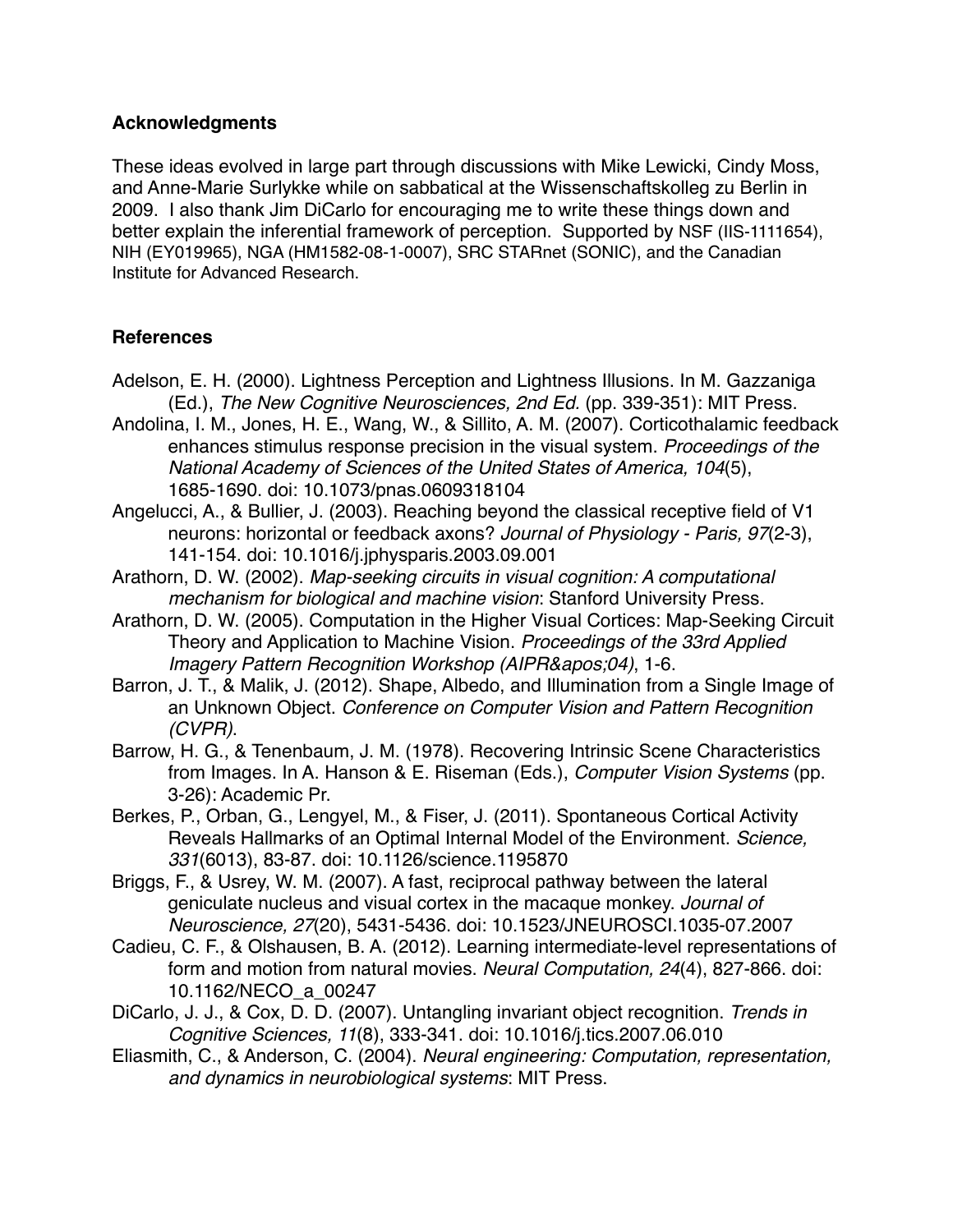- Fukushima, K. (1980). Neocognitron: a self organizing neural network model for a mechanism of pattern recognition unaffected by shift in position. *Biological Cybernetics, 36*(4), 193-202.
- Garrigues, P. J., & Olshausen, B. A. (2010). Group sparse coding with a laplacian scale mixture prior. *Advances in Neural Information Processing Systems, 24*.
- Guillery, R. W., & Sherman, S. M. (2011). Branched thalamic afferents: What are the messages that they relay to the cortex? *Brain Research Reviews, 66*(1-2), 205-219. doi: 10.1016/j.brainresrev.2010.08.001
- Hung, C. P., Kreiman, G., Poggio, T., & Dicarlo, J. J. (2005). Fast Readout of Object Identity from Macaque Inferior Temporal Cortex. *Science, 310*(5749), 863-866. doi: 10.1126/science.1117593
- Hupe, J.-M., James, A. C., Girard, P., Lomber, S. G., Payne, B. R., & Bullier, J. (2001). Feedback connections act on the early part of the responses in monkey visual cortex. *Journal of Neurophysiology, 85*(1), 134-145.
- Jojic, N., & Frey, B. J. (2001). *Learning flexible sprites in video layers*. Paper presented at the 2001 IEEE Computer Society Conference on Computer Vision and Pattern Recognition. CVPR 2001. http://ieeexplore.ieee.org/lpdocs/epic03/wrapper.htm? arnumber=990476
- Julesz, B. (1981). Textons, the elements of texture perception, and their interactions. *Nature, 290*(5802), 91-97. doi: 10.1038/290091a0
- Karklin, Y., & Lewicki, M. S. (2005). A hierarchical Bayesian model for learning nonlinear statistical regularities in nonstationary natural signals. *Neural Computation, 17*(2), 397-423.
- Karklin, Y., & Lewicki, M. S. (2009). Emergence of complex cell properties by learning to generalize in natural scenes. *Nature, 457*(7225), 83-U85. doi: 10.1038/ nature07481
- Kersten, D., Mamassian, P., & Yuille, A. (2004). Object perception as Bayesian inference. *Annual Review of Psychology, 55*, 271-304. doi: 10.1146/ annurev.psych.55.090902.142005
- Kersten, D., & Yuille, A. (2003). Bayesian models of object perception. *Current opinion in neurobiology, 13*(2), 150-158.
- Knill, D. C., & Richards, W. (1996). *Perception as Bayesian inference*: Cambridge University Press.
- Le Roux, N., Heess, N., Shotton, J., & Winn, J. (2011). Learning a generative model of images by factoring appearance and shape. *Neural Computation, 23*(3), 593-650. doi: 10.1162/NECO\_a\_00086
- Lee, T. S., & Mumford, D. (2003). Hierarchical Bayesian inference in the visual cortex. *Journal of the Optical Society of America, A, 20*(7), 1434-1448.
- Lennie, P. (1998). Single units and visual cortical organization. [Review]. *Perception, 27*(8), 889-935.
- Lewicki, M. S., Olshausen, B. A., Surlykke, A., & Moss, C. F. (2013) Scene analysis in the natural environment. (submitted)
- Lücke, J., Turner, R. E., Sahani, M., & Henniges, M. (2009). *Occlusive components analysis*. Paper presented at the Advances in Neural Information Processing Systems. http://eprints.pascal-network.org/archive/00007969/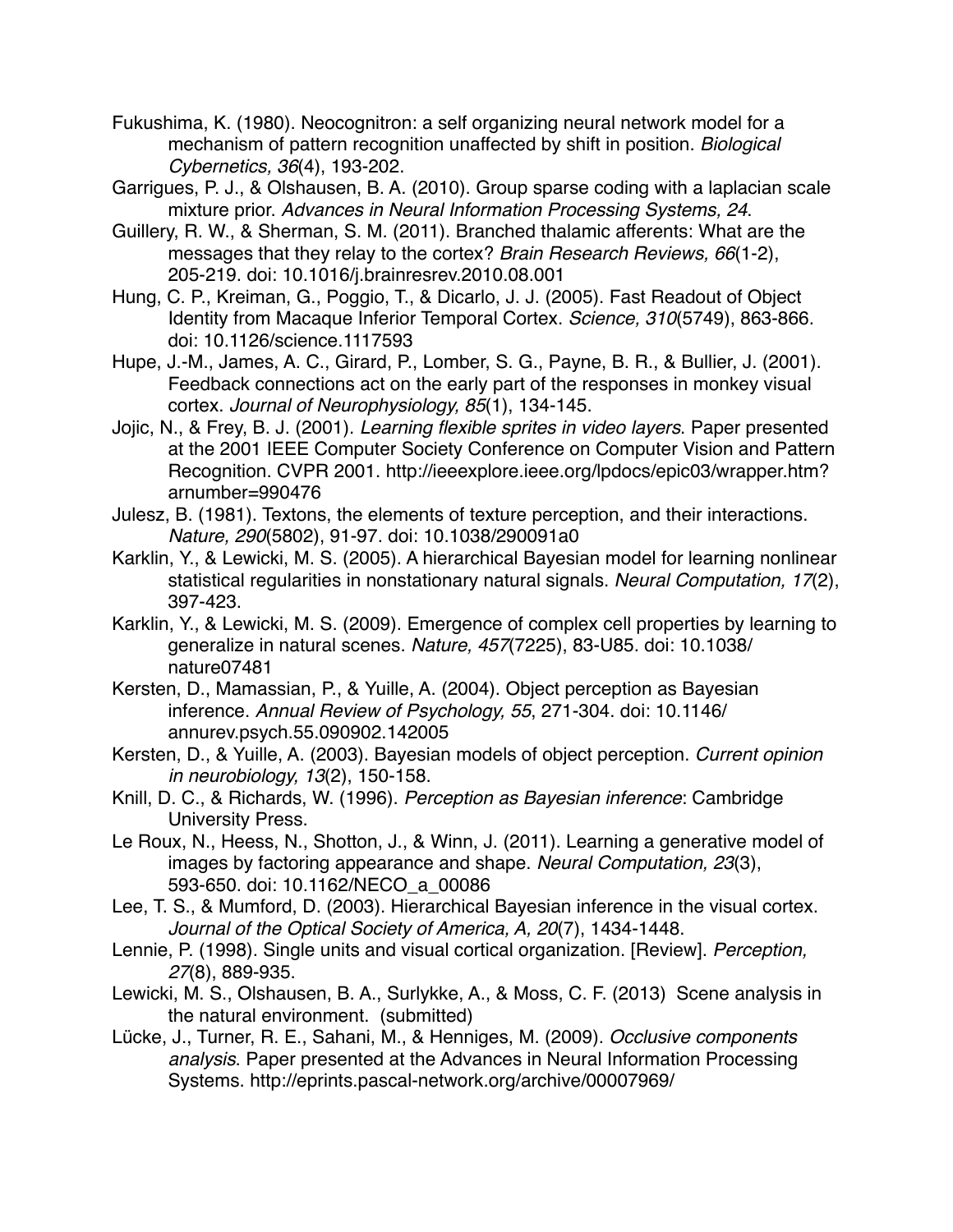- Ma, W. J., Beck, J. M., Latham, P. E., & Pouget, A. (2006). Bayesian inference with probabilistic population codes. *Nature Neuroscience, 9*(11), 1432-1438. doi: 10.1038/nn1790
- Marr, D. (1982). *Vision: A Computational Investigation Into the Human Representation and Processing of Visual Information*: WH Freeman.
- Murray, S. O., Kersten, D., Olshausen, B. A., Schrater, P., & Woods, D. L. (2002). Shape perception reduces activity in human primary visual cortex. *Proceedings of the National Academy of Sciences of the United States of America, 99*(23), 15164-15169. doi: 10.1073/pnas.192579399
- Nakayama, K., He, Z., & Shimojo, S. (1995). Visual surface representation: A critical link between lower-level and higher-level vision *An invitation to cognitive science: Visual cognition* (Vol. 2, pp. 1-70): MIT Press.
- Nilsson, D. E., & Pelger, S. (1994). A pessimistic estimate of the time required for an eye to evolve. *Proceedings Biological sciences / The Royal Society, 256*(1345), 53-58. doi: 10.1098/rspb.1994.0048
- Olshausen, B. A., Anderson, C. H., & Van Essen, D. C. (1993). A neurobiological model of visual attention and invariant pattern recognition based on dynamic routing of information. *The Journal of Neuroscience, 13*(11), 4700-4719.
- Olshausen, B. A., & Field, D. J. (1997). Sparse coding with an overcomplete basis set: a strategy employed by V1? *Vision Research, 37*(23), 3311-3325.
- Oram, M. W., & Perrett, D. I. (1992). Time course of neural responses discriminating different views of the face and head. *Journal of Neurophysiology, 68*(1), 70-84.
- Rao, R. P. N., & Ballard, D. H. (1999). Predictive coding in the visual cortex: a functional interpretation of some extra-classical receptive-field effects. *Nature Neuroscience, 2*(1), 79-87. doi: 10.1038/4580
- Rao, R. P. N., Olshausen, B. A., & Lewicki, M. S. (2002). *Probabilistic models of the brain: Perception and neural function*: MIT Press.
- Riesenhuber, M., & Poggio, T. (1999). Hierarchical models of object recognition in cortex. *Nature Neuroscience, 2*(11), 1019-1025. doi: 10.1038/14819
- Roberts, L. G. (1965). Machine Perception of Three-Dimensional Solids. In J. T. Tippett (Ed.), *Optical and Electro-optical Information Processing* (pp. 159-198): MIT Press.
- Rozell, C. J., Johnson, D. H., Baraniuk, R. G., & Olshausen, B. A. (2008). Sparse coding via thresholding and local competition in neural circuits. [Letter]. *Neural Computation, 20*(10), 2526-2563. doi: 10.1162/neco.2008.03-07-486
- Thorpe, S. J., Fize, D., & Marlot, C. (1996). Speed of processing in the human visual system. *Nature, 381*(6582), 520-522. doi: 10.1038/381520a0
- Thorpe, S. J., & Imbert, M. (1989). Biological constraints on connectionist models. In R. Pfeifer, Z. Schreter, F. Fogelman-Soulie & l. Steels (Eds.), *Connectionism in Perspective* (pp. 63-92): Elsevier Inc.
- Treisman, A. M., & Gelade, G. (1980). A feature-integration theory of attention. *Cognitive Psychology, 12*(1), 97-136. doi: 10.1016/0010-0285(80)90005-5
- Waltz, D. (1975). Understanding Line Drawings of Scenes with Shadows. In P. H. Winston (Ed.), *The Psychology of Computer Vision*.
- Wallis, G., & Rolls, E. T. (1997) Invariant face and object recognition in the visual system. Progress in Neurobiology, 51, 2, 167-194.